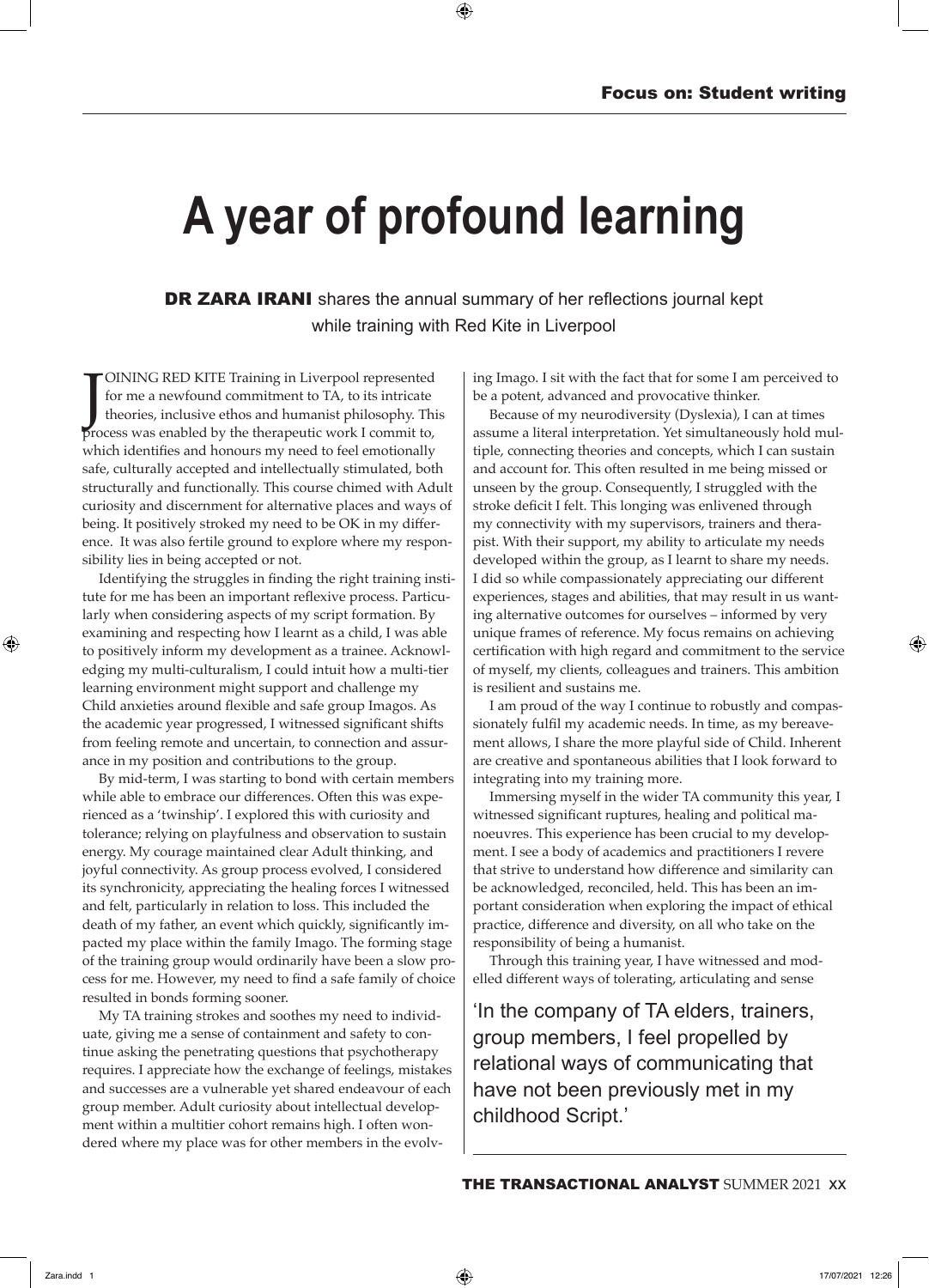making, which charges and energises my ambition for physis. In the company of TA elders, trainers, group members, I feel propelled by relational ways of communicating that have not been previously met in my childhood script.

⊕

Immersion into the TA community helped to support my wider commitments to the placement I began in January. I intentionally chose a demanding placement that supports student psychotherapists, offering training and internal supervision. I am interested in working with complex issues that these highly vulnerable adults present. This strokes my rigorous and motivated work ethic. I chose a service where I could access my clients via Zoom, a richer and safer experience for me, rather than via telephone where I may have been prone to vicarious trauma.

The relational approach is a demanding yet rewarding way of being. I am developing this in part, through the commitment I have to my own wellbeing. Without this, I am unable to sustain my resilience and professionalism. I am interested in how the professional and personal inform one another and have used supervision and my written assignments to explore this. I receive a great deal of positive strokes from my supervisors and clients. I feel the strokes reflect my hard work and diligence, particularly around client safety, my intellect and wellbeing.

I remain mindful of my continuing growth and development and feel they appropriately reflect my clinical experience. I perceive my cognitively driven disposition, to be a helpful form of defence, while I explore and orientate my capabilities safely and ethically at a pace I intuit to be right for me.

Though I place a great deal of emphasis on the relational, it was initially outshone by my interest in theory. This is due to both my enthusiasm for TA's abundance of theoretical models, and the reassurance I felt expanding my knowledge. This is something I have started to address in my supervisory relationships, which enable me a greater understanding of how supervision can be used.

The focus of my clinical work varies depending on client need, however general themes are emerging. Given my commitment to developing a relational practice, I note how fulfilling it is to have a client's Child experiences and needs to attend to. As someone with a strong Nurturing Parent I feel the significance of this presence. I am interested in how these experiences reveal themselves transferentially, and trust in my process as well as that of my clients.

In contrast to this I have also encountered clients who need me to be a 'bad' object. I appreciate my supervisory relationships to support me in this experience. This dyad evokes conflicting feelings that originate in my script, explaining the necessity of my therapy.

**Dr Zara Iran**i (Red Kite TA trainee), is interested in integrating TA with her extensive experience in somatic/contemplative practices that incorporate less traditional modes and settings. She also has extensive training as a Fine Artist/university lecturer. zarairani@gmail.com

#### xx THE TRANSACTIONAL ANALYST SUMMER 2021

⊕

Zara.indd 2 17/07/2021 12:26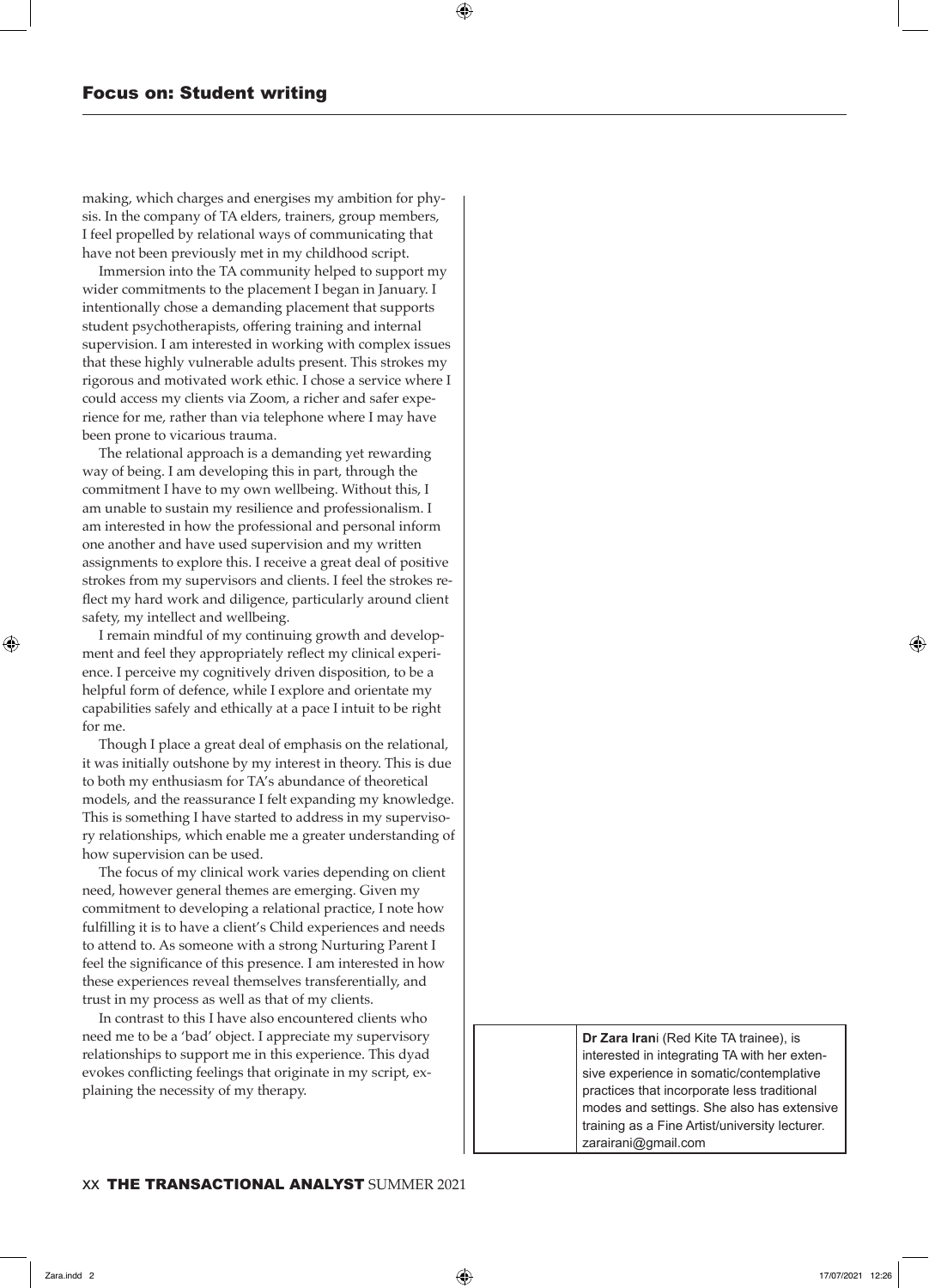### THE TRANSACTIONAL ANALYST SUMMER 2021 33

 $\bigoplus$ 

 $\bigoplus$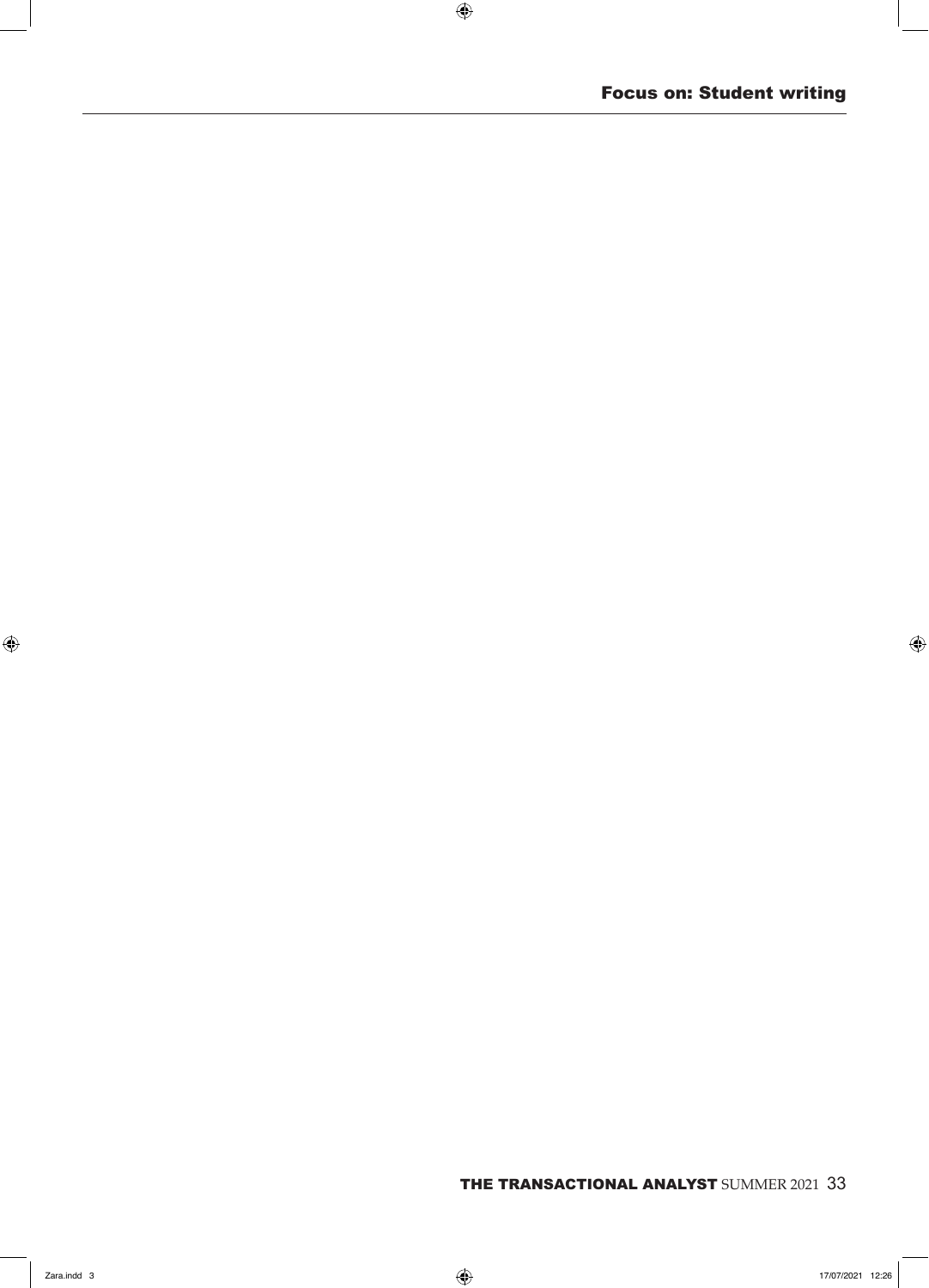# 34 THE TRANSACTIONAL ANALYST SUMMER 2021

 $\bigoplus$ 

 $\bigoplus$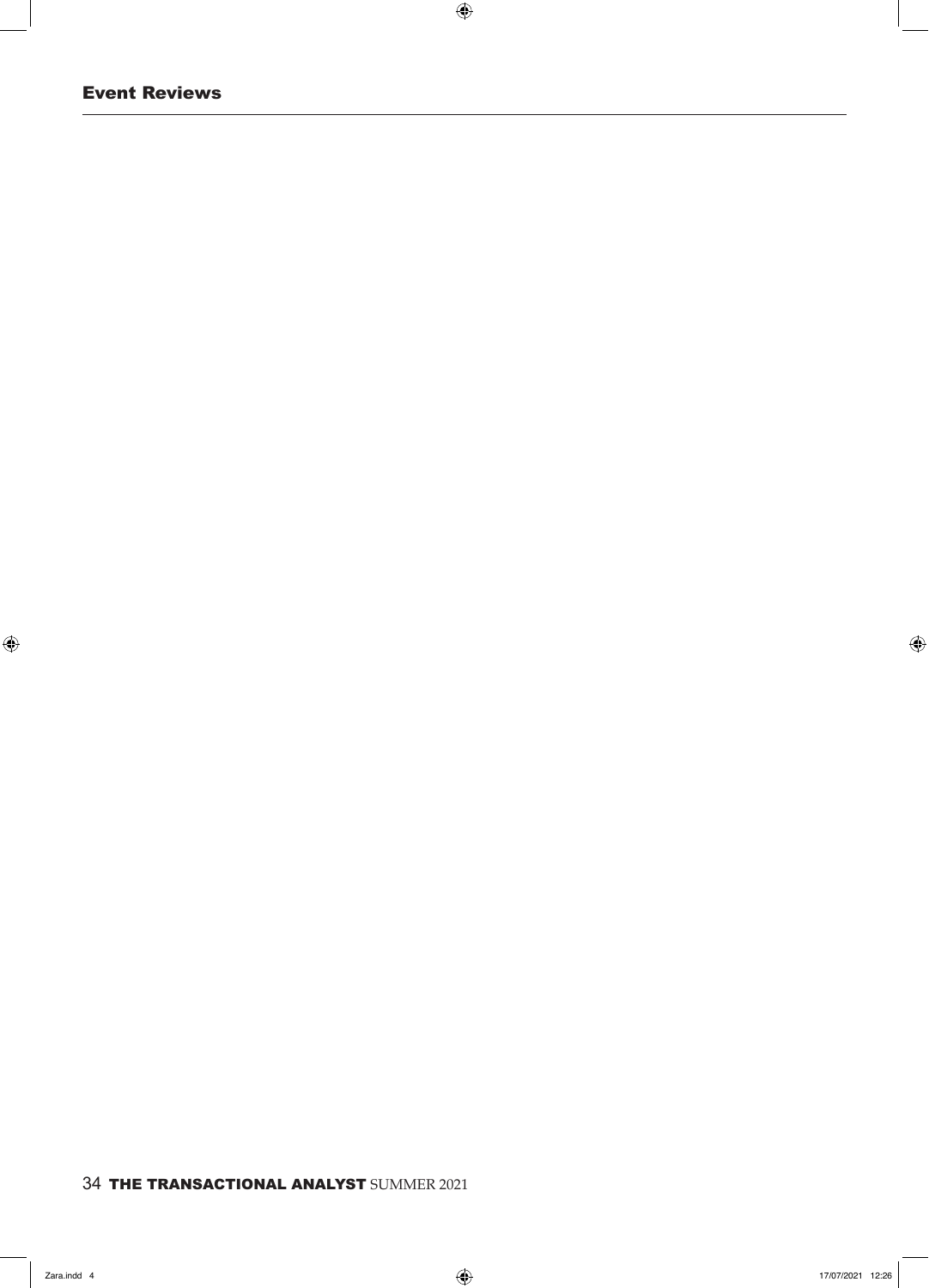### THE TRANSACTIONAL ANALYST SUMMER 2021 35

 $\bigoplus$ 

 $\bigoplus$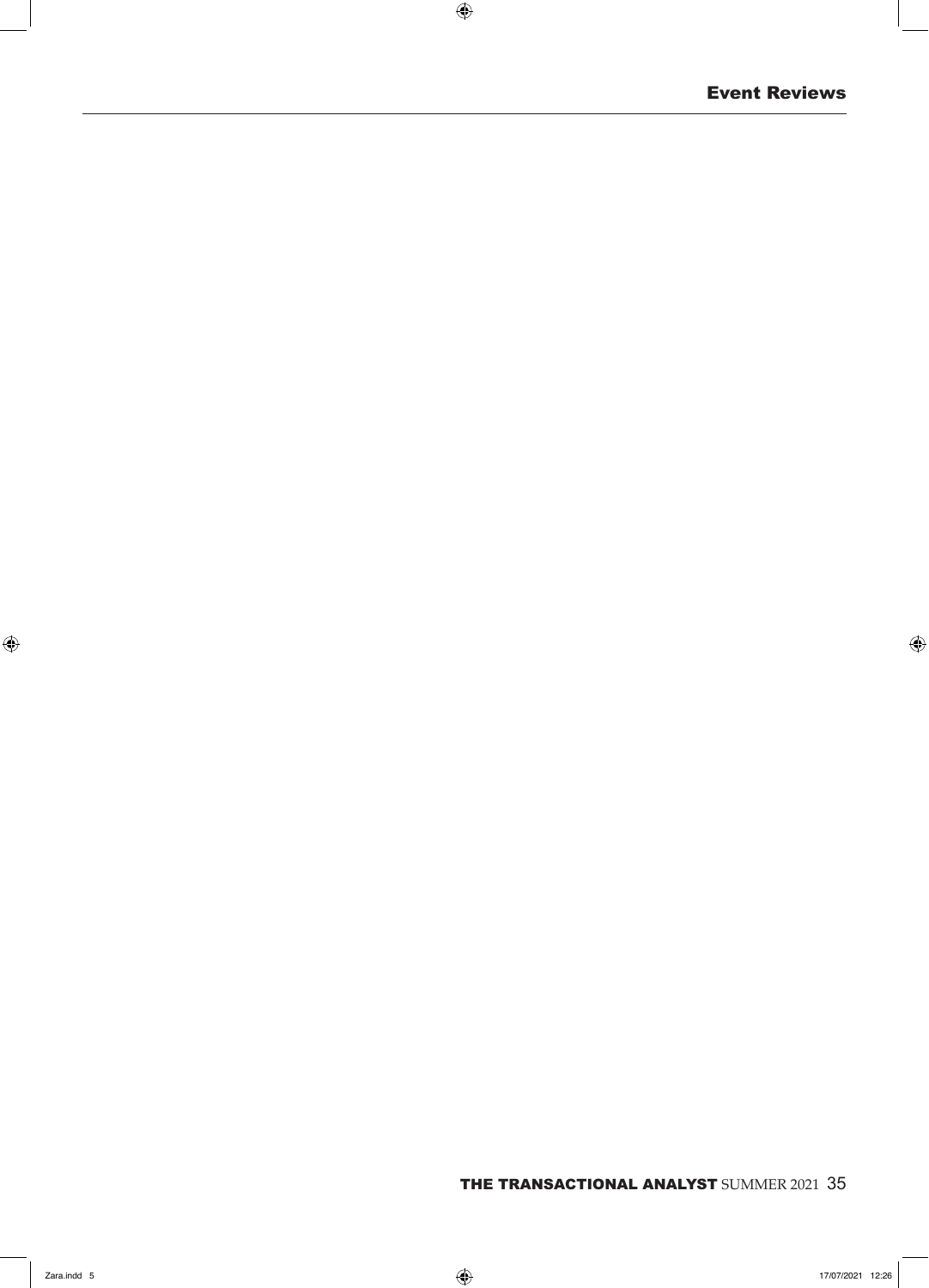#### 36 THE TRANSACTIONAL ANALYST SPRING 2021

 $\bigoplus$ 

 $\bigoplus$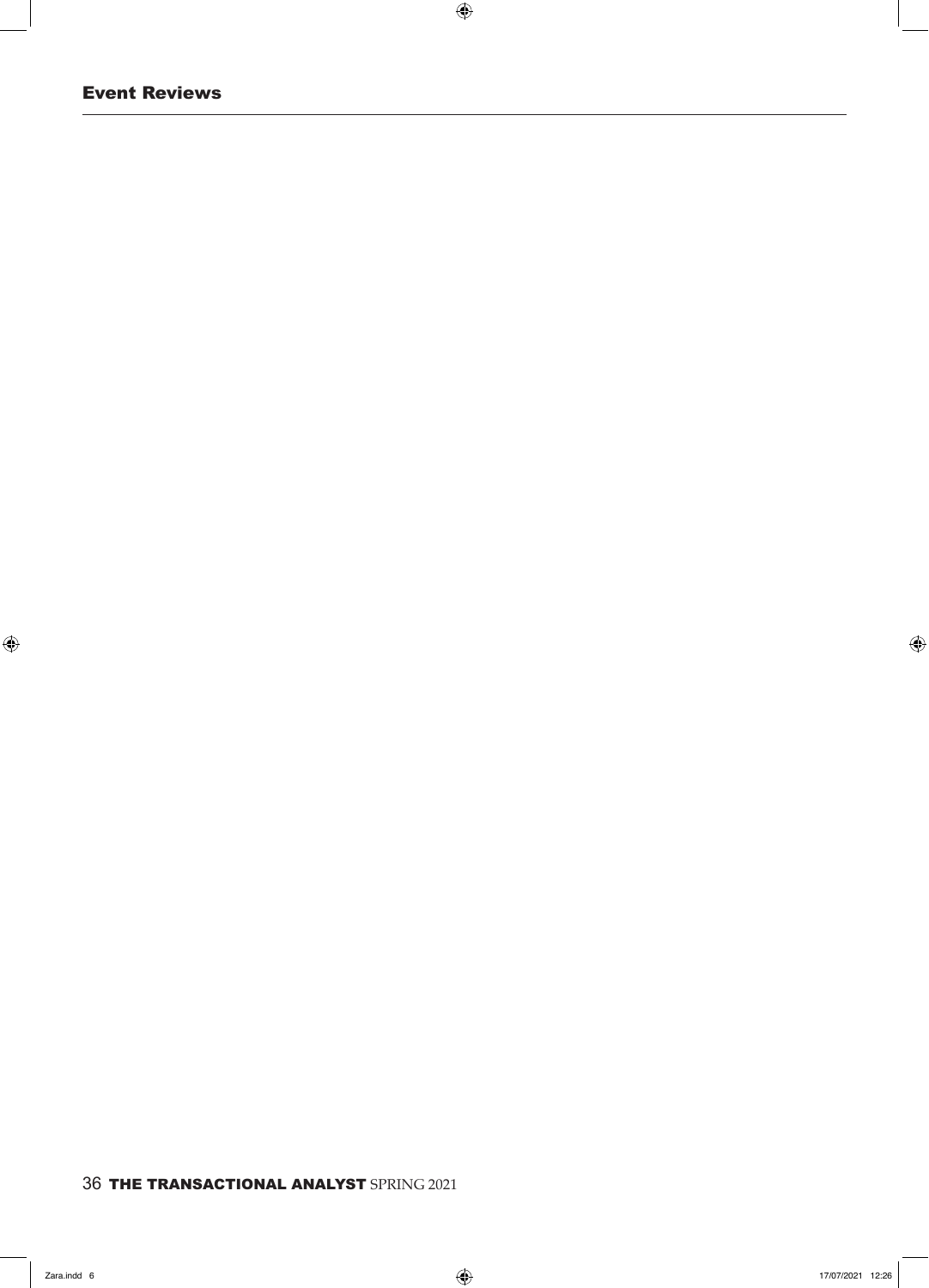### THE TRANSACTIONAL ANALYST SPRING 2021 37

 $\bigoplus$ 

 $\bigoplus$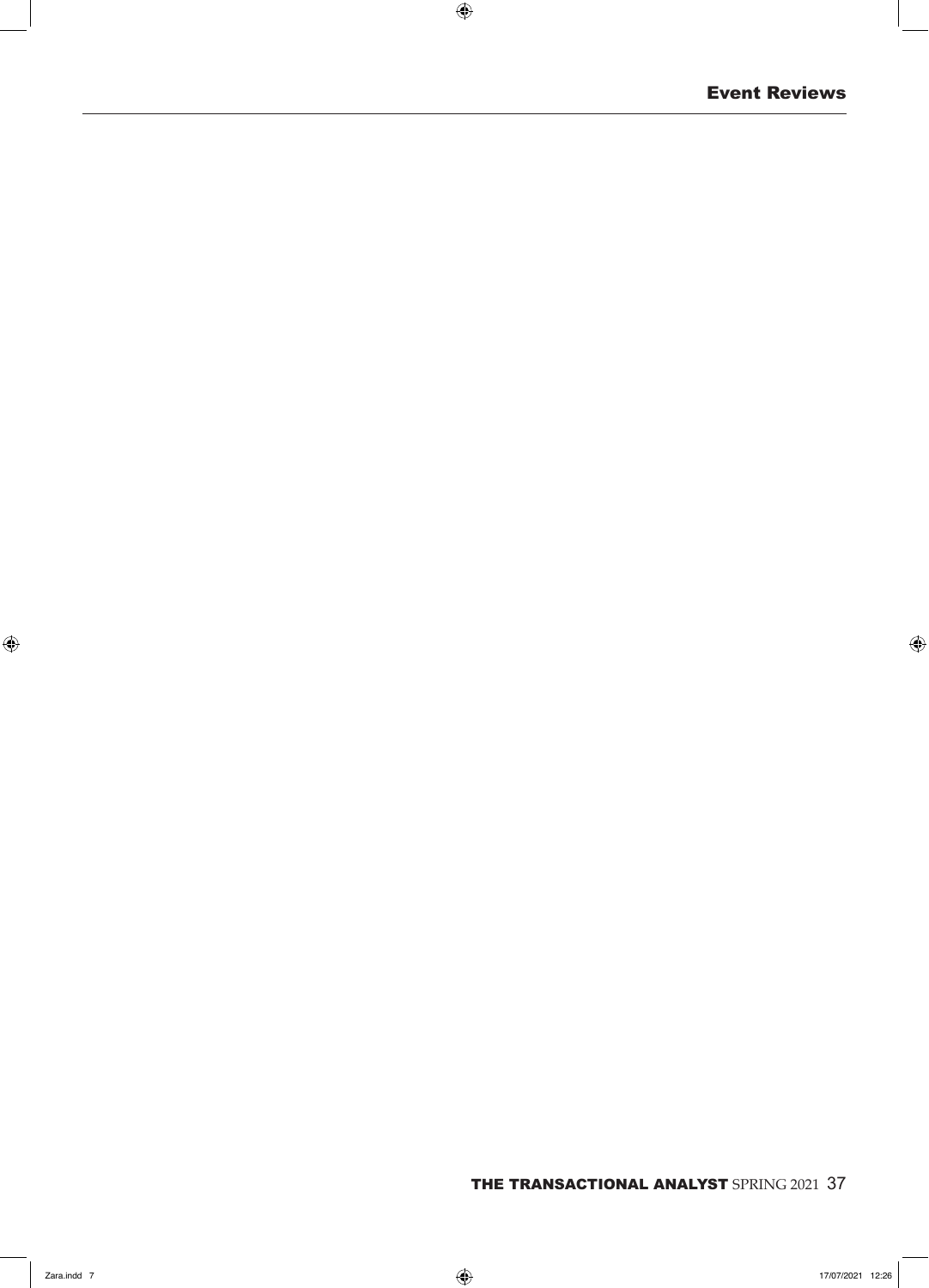#### 38 THE TRANSACTIONAL ANALYST SPRING 2021

 $\bigoplus$ 

 $\bigoplus$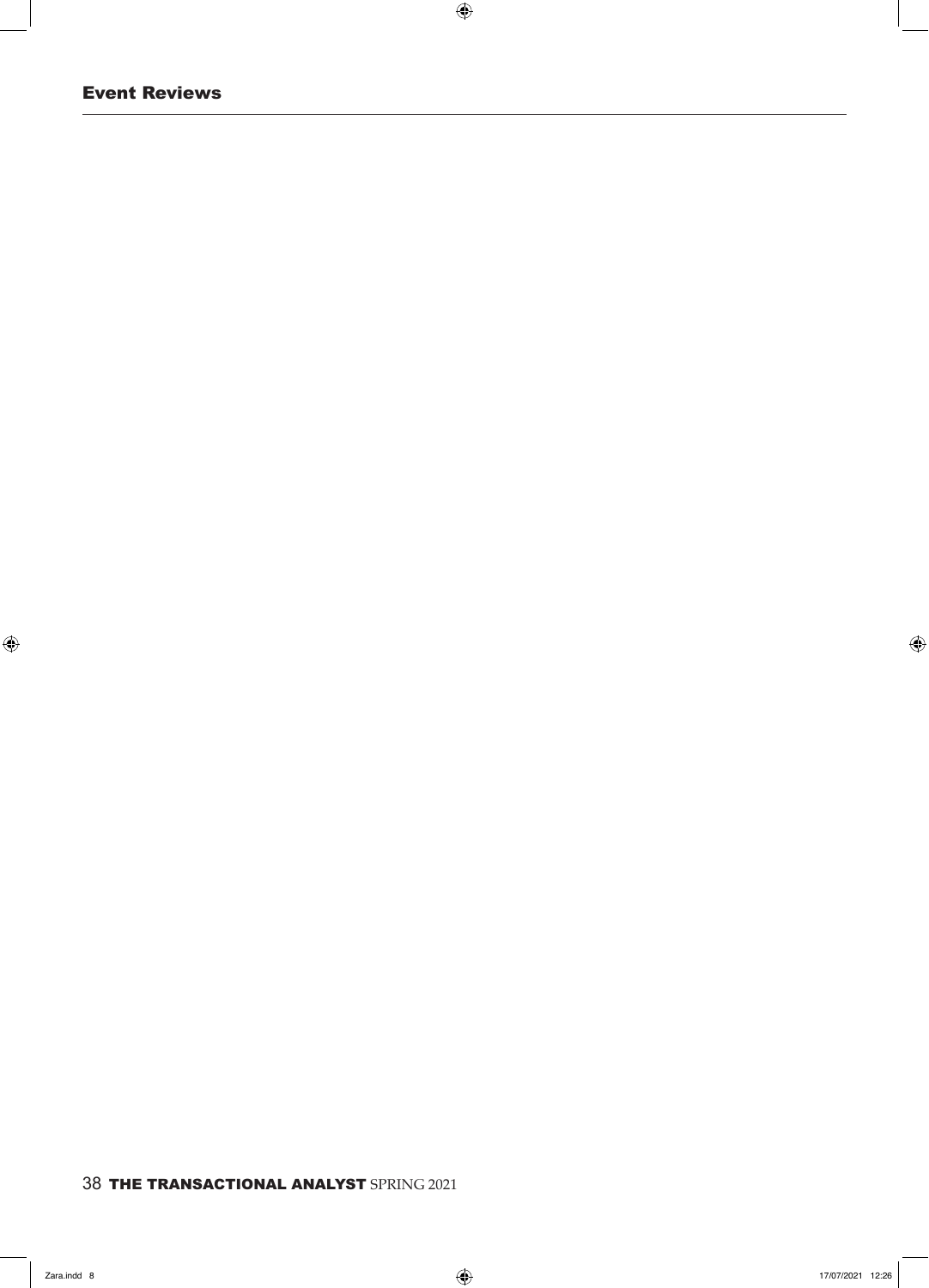### THE TRANSACTIONAL ANALYST SPRING 2021 39

 $\bigoplus$ 

 $\bigoplus$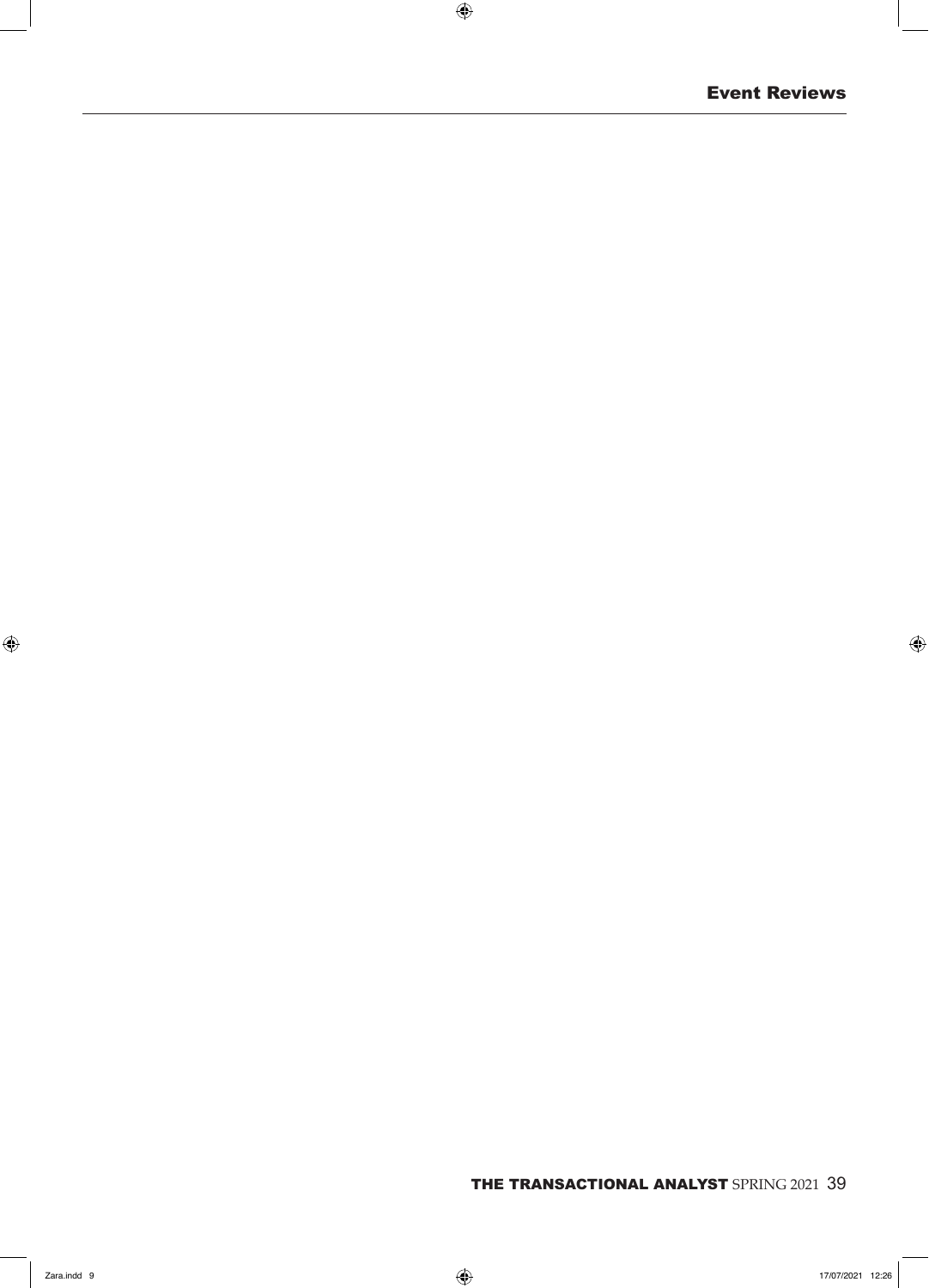# XX THE TRANSACTIONAL ANALYST SUMMER 2021

 $\bigoplus$ 

 $\bigoplus$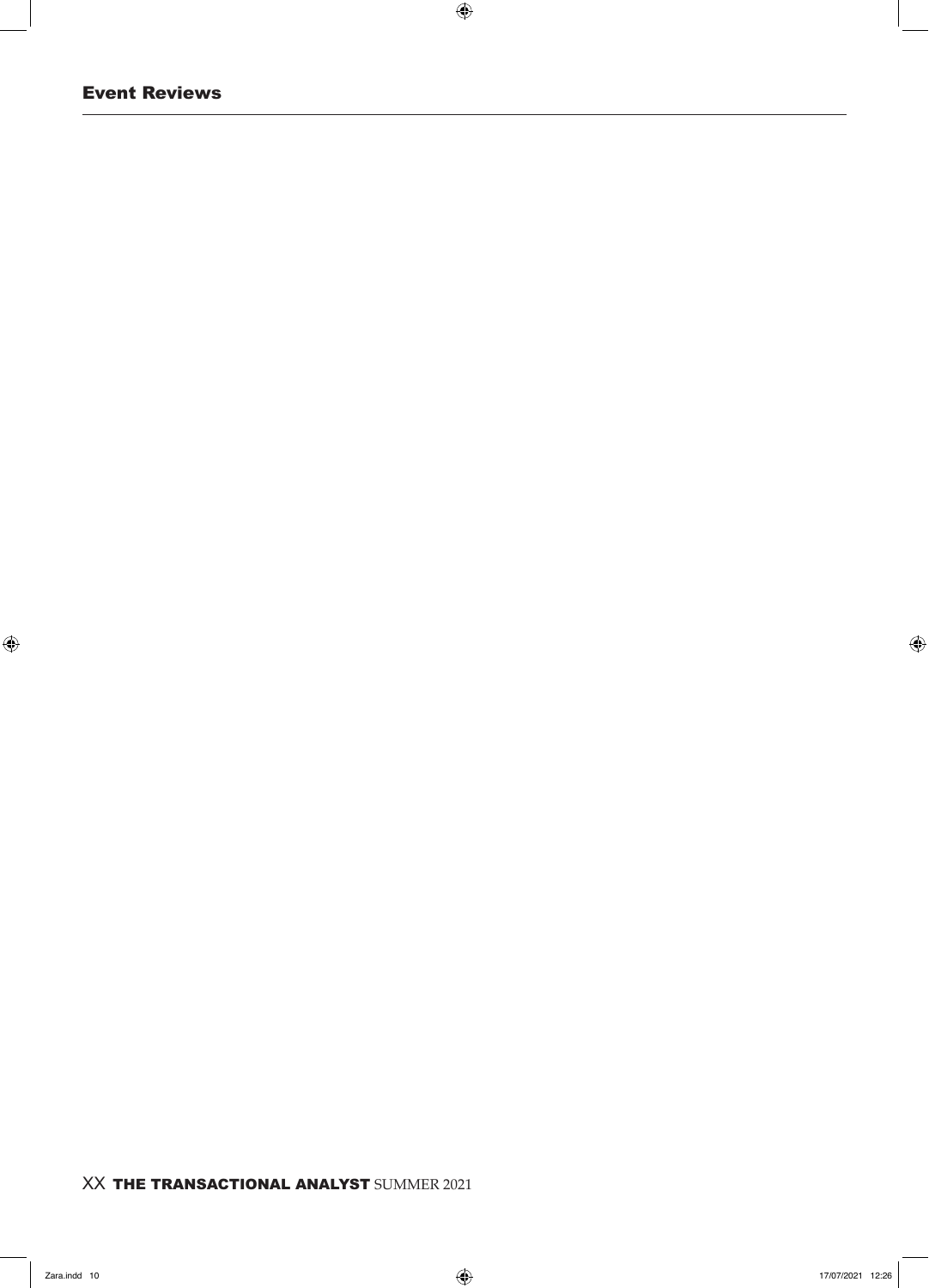### THE TRANSACTIONAL ANALYST SUMMER 2021 XX

 $\bigoplus$ 

 $\bigoplus$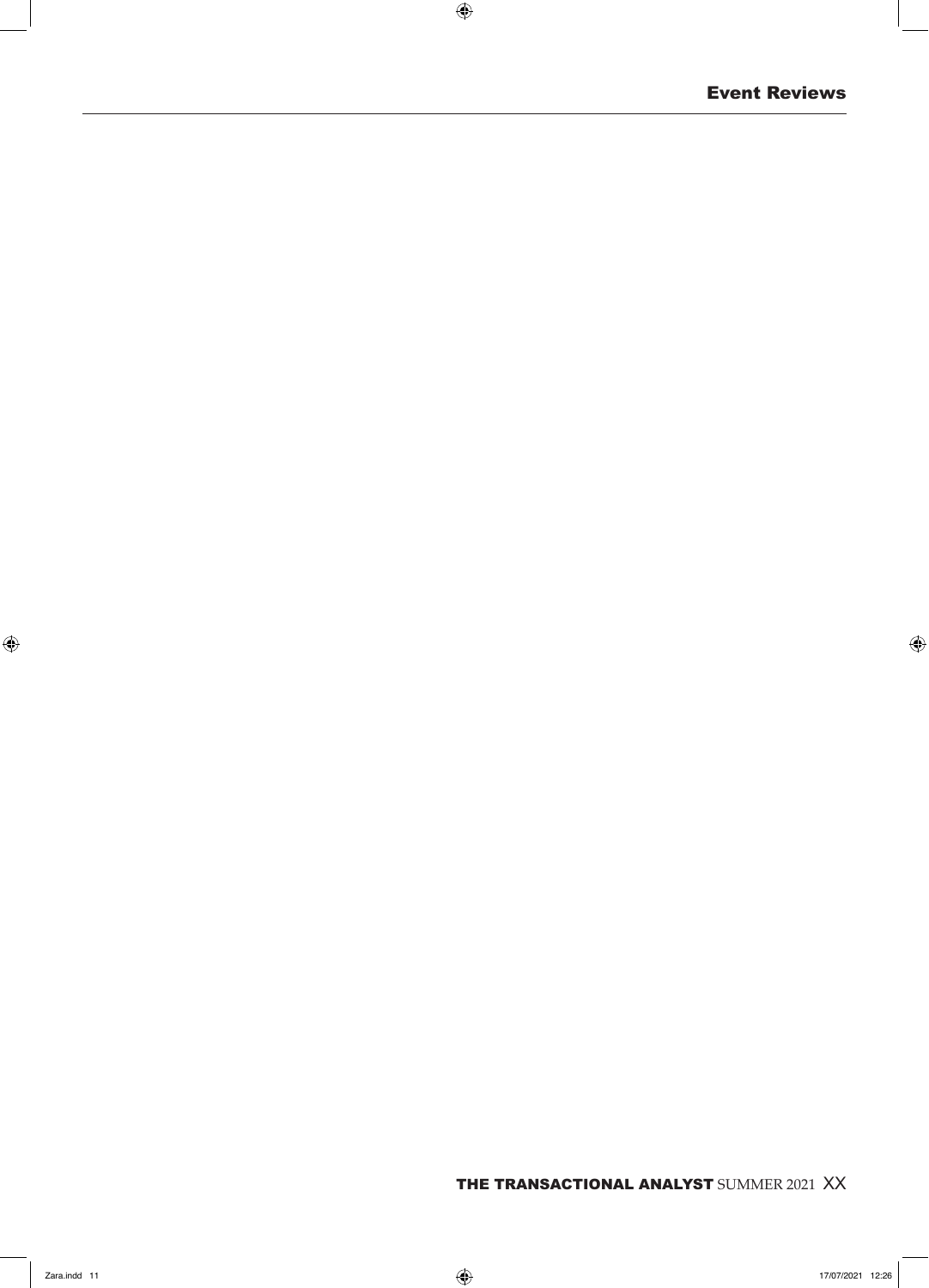# XX THE TRANSACTIONAL ANALYST SUMMER 2021

 $\bigoplus$ 

 $\bigoplus$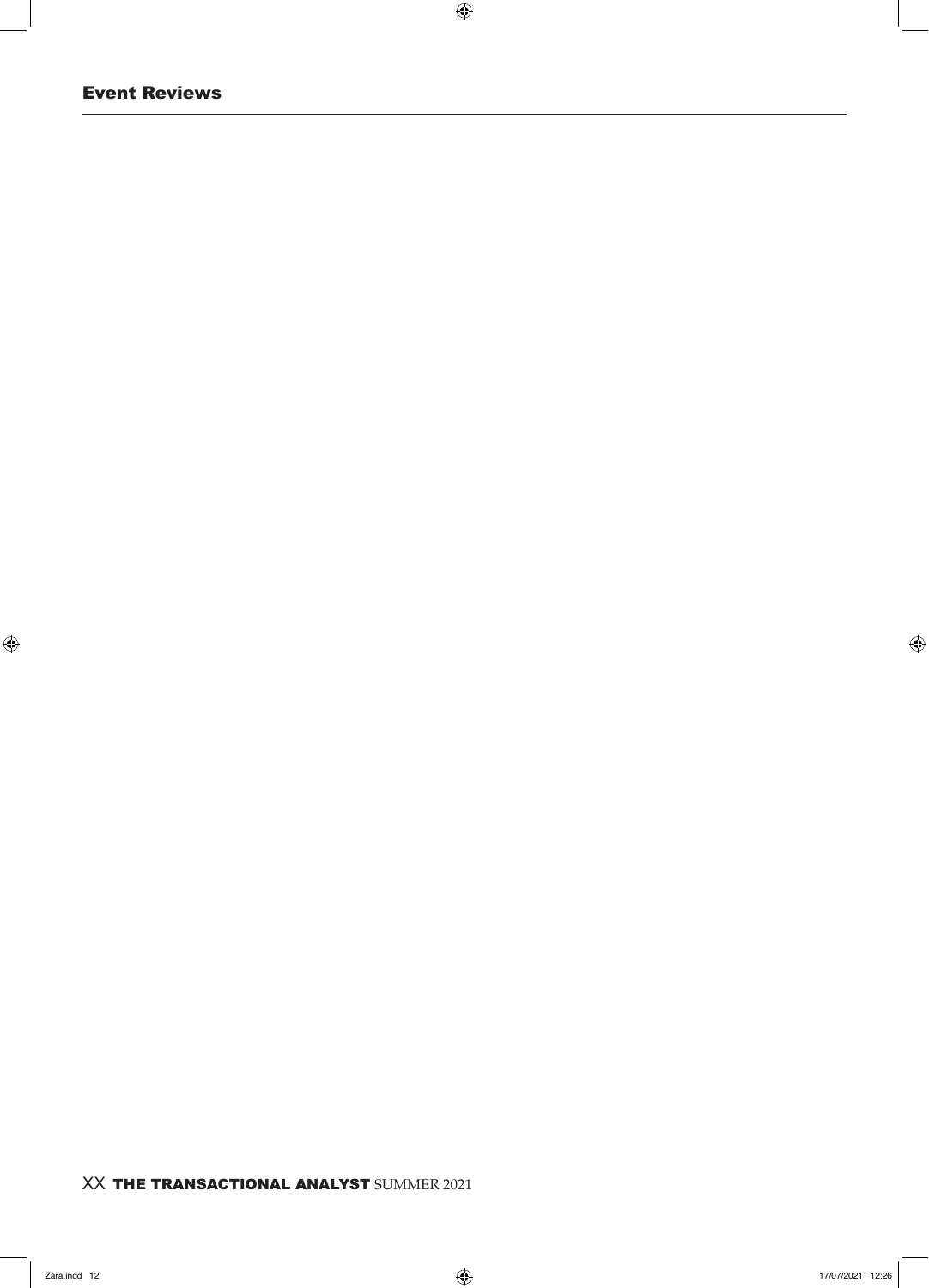### THE TRANSACTIONAL ANALYST SUMMER 2021 XX

 $\bigoplus$ 

 $\bigoplus$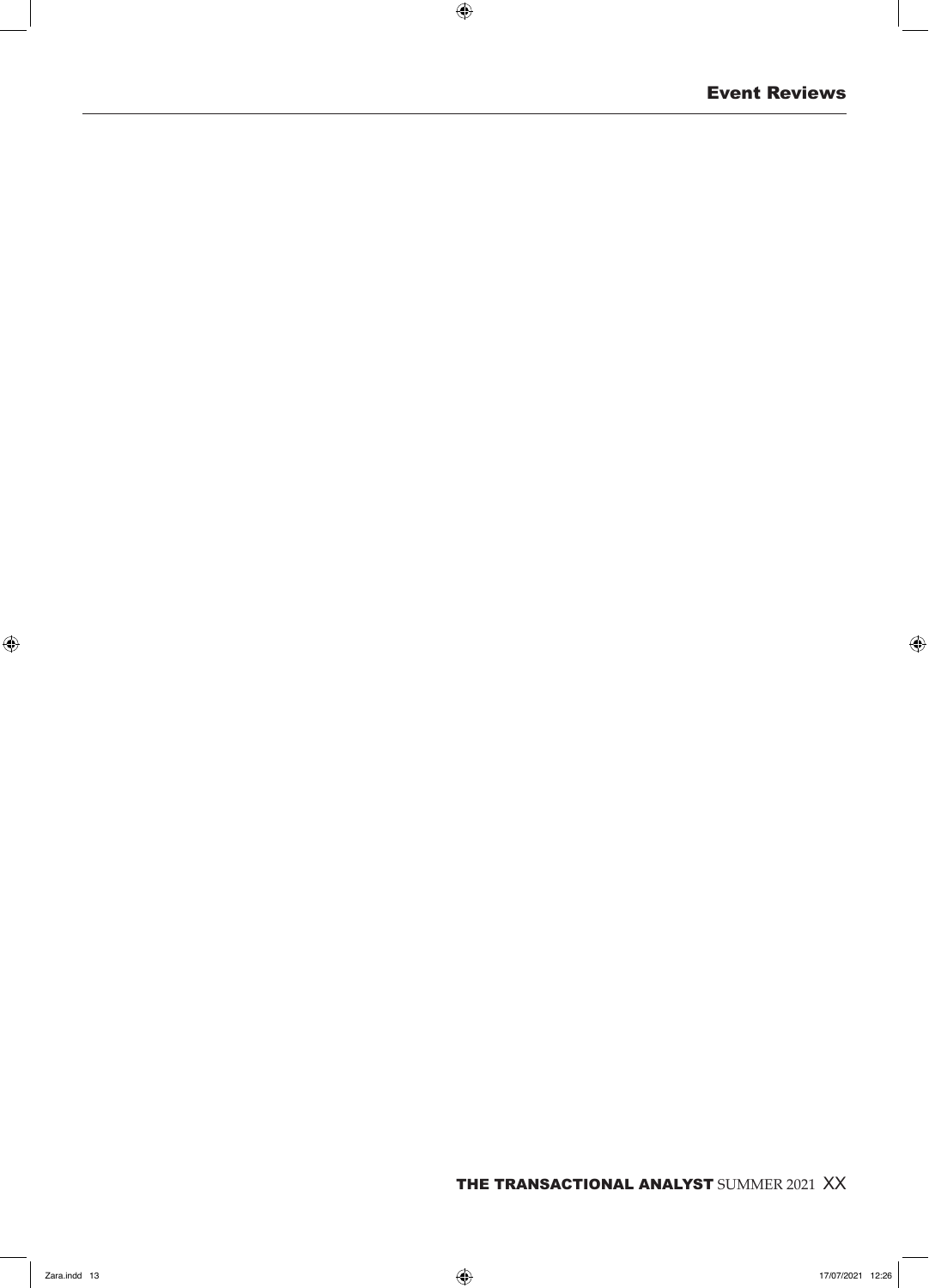# XX THE TRANSACTIONAL ANALYST SUMMER 2021

 $\bigoplus$ 

 $\bigoplus$